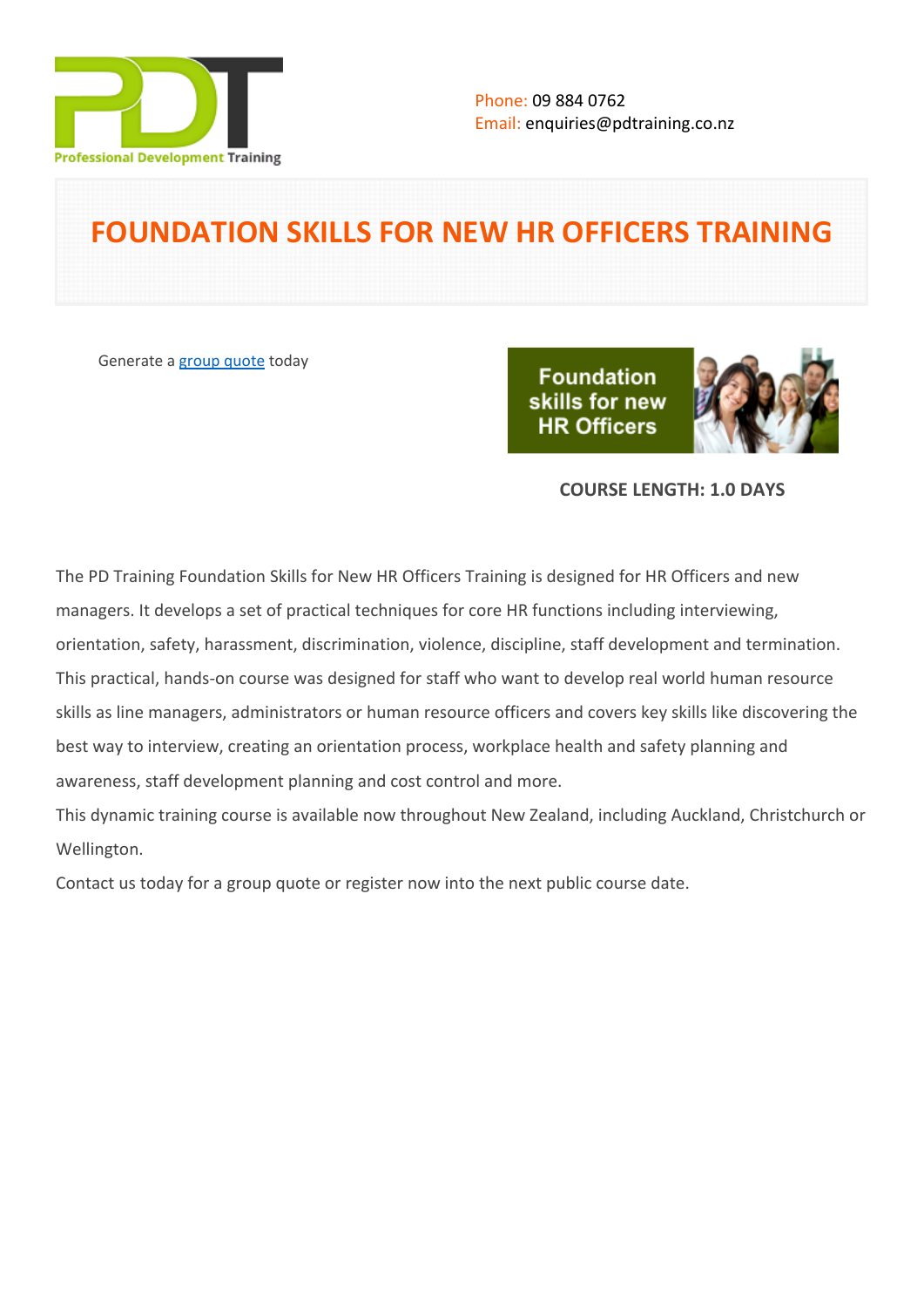#### **FOUNDATION SKILLS FOR NEW HR OFFICERS TRAINING COURSE OUTLINE**

#### **FOREWORD**

An organisation's staff is its most valuable asset, and human resources skills are vital to organisational success. This Foundation Skills for New HR Officers course covers the complete lifecycle of HR responsibilities and processes including recruitment, staff retention, employee annual review and feedback, workplace health and safety, staff development, employee discipline and staff termination. Whether you are a new HR Officer, or you are responsible as a manager for HR functions, this course will help you understand how much of that role is really about managing people, as well as important aspects of legislation, policy and procedures.

#### **OUTCOMES**

#### **In this course participants will learn the following:**

- Explore the range of Human Resource activities and responsibilities
- Define human resource terms & subject matter
- **Effectively recruit, interview & retain employees**
- Follow up with a new employee in a structured manner
- Become an advocate for employee health and safety
- Provide accurate, actionable feedback to employees
- Act appropriately in situations requiring discipline & termination
- Evaluate strengths & opportunities for human resources in the workplace
- Identify three areas for further human resources development as part of a personal action plan

#### **MODULES**

#### **Lesson 1: Getting Started**

- Icebreaker
- Housekeeping Items
- The Parking Lot
- Workshop Objectives

### **Lesson 3: Recruiting and Interviewing**

- The Job Selection Process
- Get Good at Interviewing
- Interviewing Fairly
- The Best Way to Interview

#### **Lesson 2: Human Resources Today**

- What is Human Resources Today?
- Key Factors Influencing Human Resources Today
- Growth in Human Resources

#### **Lesson 4: Retention and Orientation**

- Starting Off on the Right Track
- Creating an Engaging Program
- Using an Orientation List

#### **Lesson 5: Following up with New Employees Lesson 6: Workplace Health and Safety**